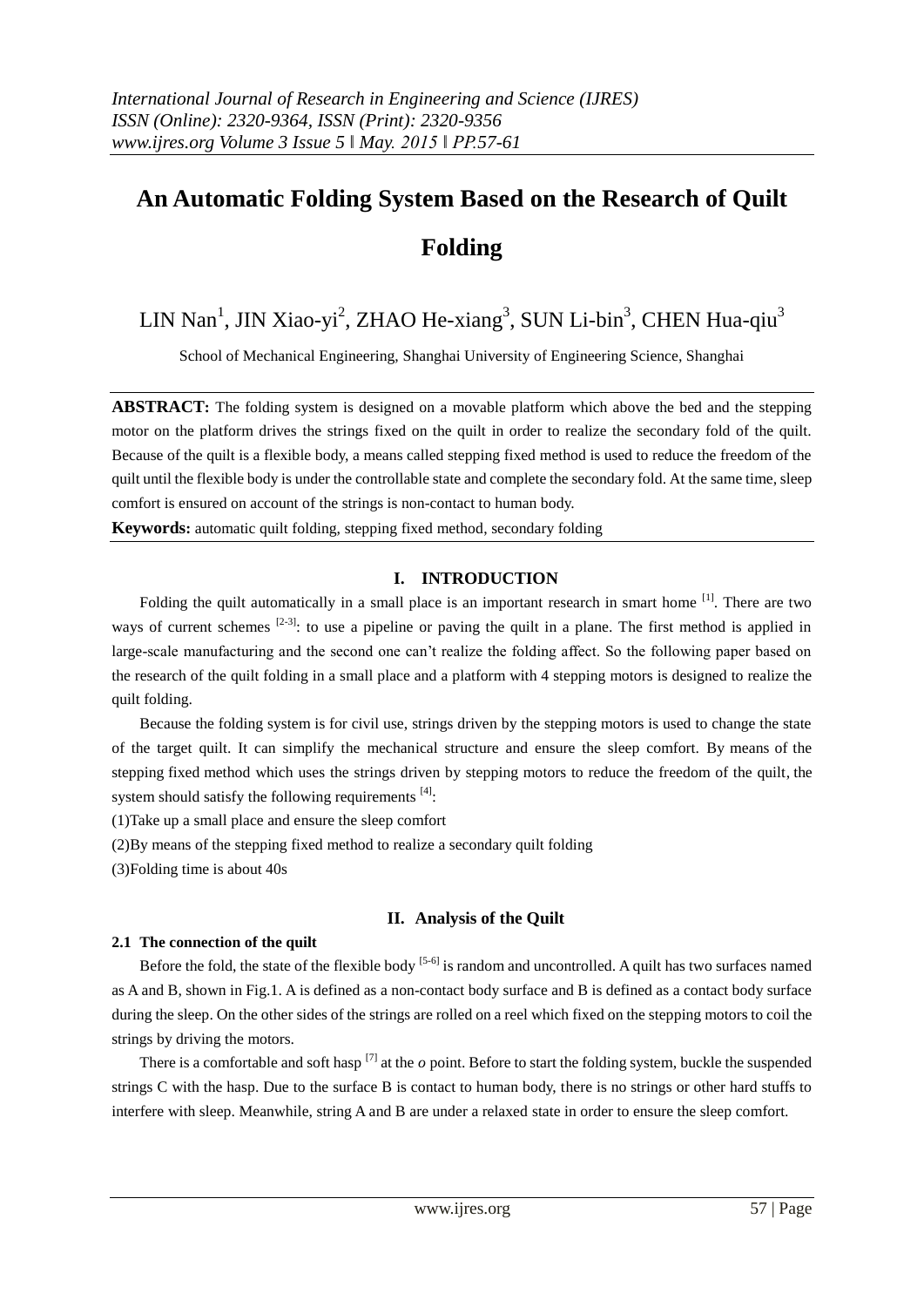

Fig.1 The connection of the quilt

## **2.2 The motion analysis of the quilt**

Before folding, the quilt is a flexible body with a random state.According to the transport motion of the points A, B and C to the quilt to reduce the freedom of the quilt by stepping fixed method when the stepping motor drive the strings to expected sites until the quilt is under controlled state.

In order to [analyze](http://dict.youdao.com/w/analyze/) the movement of the flexible quilt. The quilt is regard as infinite layers  $[8]$ , and the layer upon layer overlay the quilt to a complete entity. The layers are composed of numerous lines while the lines are composed of numerous points. During the folding, the *o* point is a fixed point, so the *o* point is the first point of the stepping fixed method. When the motor drive the string C to expected site, the point  $o(0,0,0)$  is be defined as coordinate origin, shown in Fig.2.The others points of the quilt is also random points besides the *o*.

The three points *J*, *O* and *K* are in the same line, shown in Fig.2. When the stepping motors drive the strings A and B, points *J*, *K* will coincide and be regarded as the second and third points of the stepping fixed method respectively.



Fig.2 The coordinate origin

Because of the transport motion of the points are distributed on the segment  $\overline{O}$ . The gravity on the remaining points make them link each other vertically. The quilt is composed of infinite layers, taking one layer as the research surface. In this case, the three-dimensional coordinate system is simplified as a two-dimensional coordinate system, shown in Fig.3.

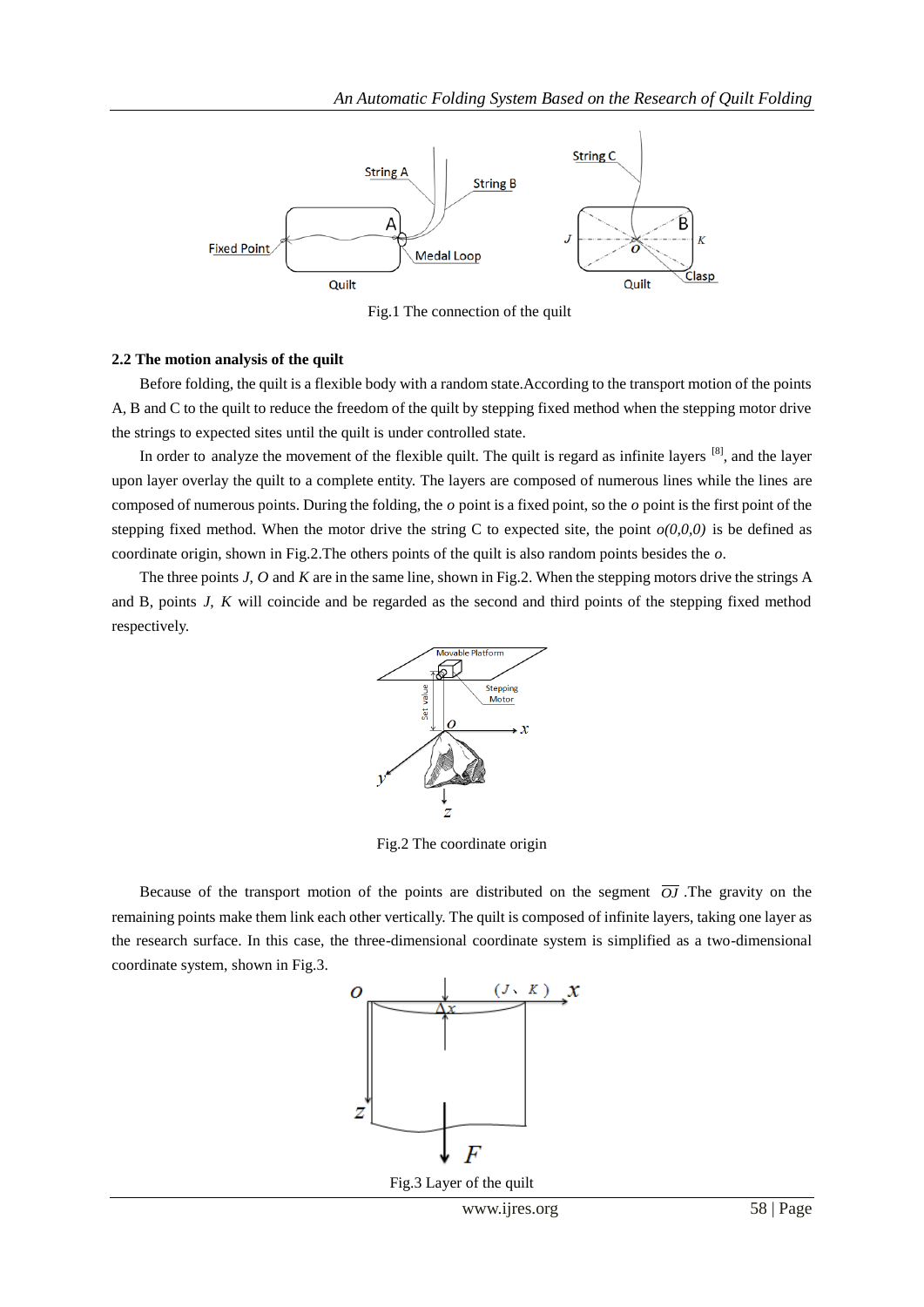The strings A and B are flexible body, because of the gravity on it, a displacement to *x* axis equals  $\Delta x \cdot \Delta x \ll$  $\overline{OJ}$ , so  $\Delta x$  is negligible. The points on the  $\overline{OJ}$  line are distributed uniformly.

The quilt is now composed of infinite points in  $xoz$ . Take any point  $p$  on the  $x$  axis; there are infinite corresponding points  $q_i$  on the *z* axis. The points  $q_i \sim q_i$  link each other and array along the *z* axis vertically. So the points of the quilt shown in the matrix:

| $\begin{bmatrix} P_{00} & P_{10} & P_{20} & \cdot & \cdot & \cdot & P_{i0} \\ P_{01} & P_{11} & P_{21} & \cdot & \cdot & \cdot & P_{i1} \\ \cdot & \cdot & \cdot & \cdot & \cdot & \cdot \end{bmatrix}$ |  |  |          |
|---------------------------------------------------------------------------------------------------------------------------------------------------------------------------------------------------------|--|--|----------|
|                                                                                                                                                                                                         |  |  |          |
|                                                                                                                                                                                                         |  |  |          |
|                                                                                                                                                                                                         |  |  |          |
| $\begin{bmatrix} P_{0j} & P_{1j} & P_{2j} \end{bmatrix}$                                                                                                                                                |  |  | $P_{ij}$ |

The other points of each layer is similar, the matrix of these points is similar either. So each point on the flexible quilt can find the corresponding points in the matrix and they arranged in a certain distribution.

Because the quilt is flexible body, stepping fixed method is applied in the quilt folding to reduce the freedom of the quilt until the points of the quilt is arranged in a certain location. As the matrix, every points of the layer are arranged uniformly, so the whole quilt is under the controllable state.

## **III. Automatic Folding System**

#### **3.1 Movable platform**

The folding system consists of four stepping motors, three of them drive the reels to coil the strings and the other one drive the lead screw  $^{[9]}$ . Guide wheels are design to prevent, shown in Fig.4.



Fig.4 Movable platform

### **3.2 Mechanism motion**

Three stepping motors drive the reel to lift the quilt and complete the secondary folding. The other stepping motor drives the platform  $\left[10\right]$  to put the quilt upon the bed after folding, shown in Fig.5.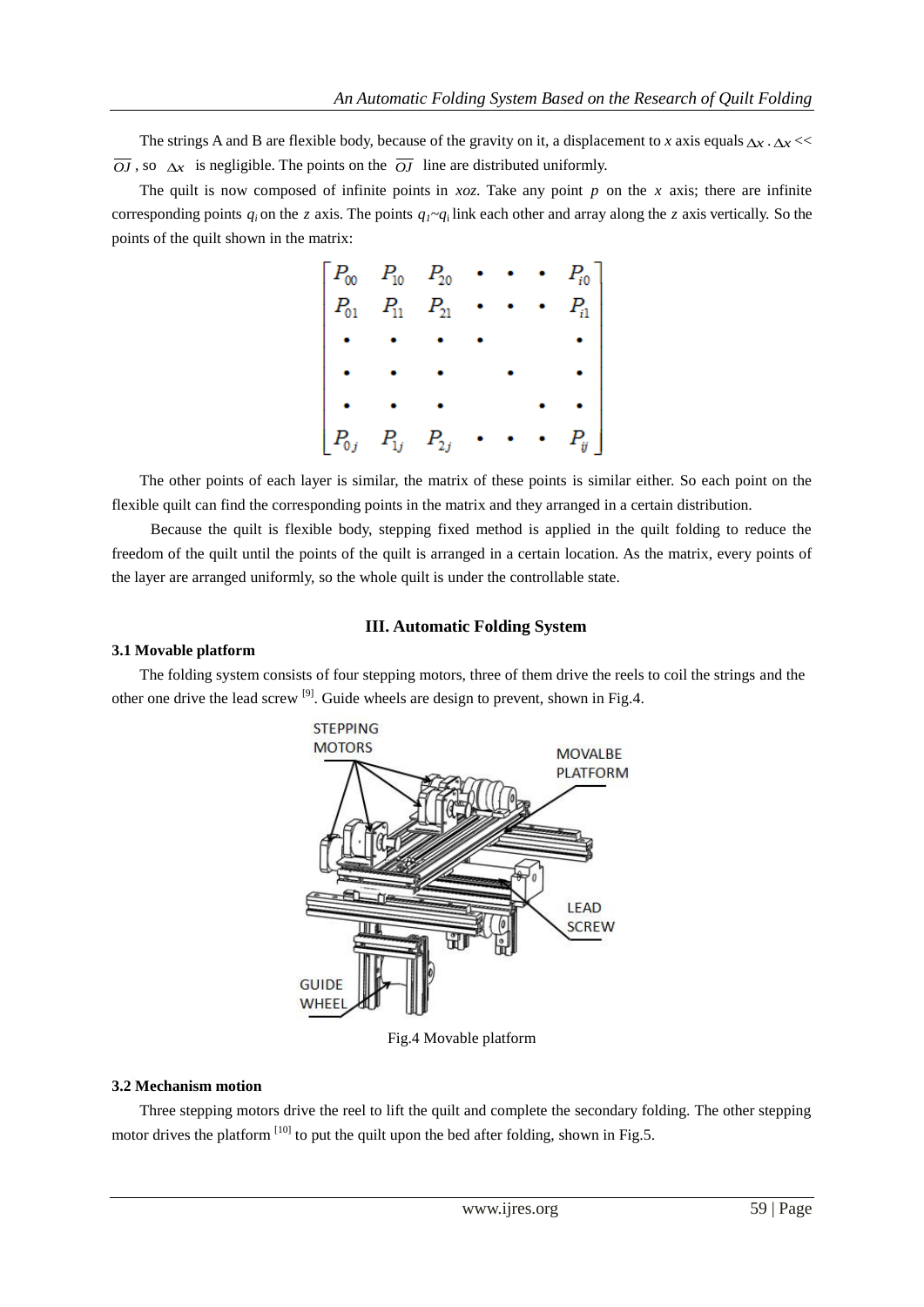

(a) Before Fold



(b) Motor1 Running



(c) Motor2 Running



(d) Motor3 Running



(e) Secondary Fold Complete

Fig.5 Mechanism Motion

# **IV. CONCLUSION**

By establishing the three-dimensional coordinate system and find a fixed point on the quilt, the quilt is transfer into infinite points in the three-dimensional coordinate system. Because every point- layer of the quilt is similar, in order to simplify the research model of the quilt, one layer is picked up as a research layer. In this case, the three-dimensional coordinate system is simplified into a two-dimensional coordinate system. Based on the stepping fixed method, strings driven by the stepping motors are used to reduce the freedom of the quilt until the points of the quilt is under a controlled state.

(1).Establishing the stepping fixed method which can realize the flexible body folding in a small space and ensure the sleep comfort.

(2).Based on the coordinated control of four stepping motors and a movable platform which can realize the quilt folding for civil. The system is simple and makes the best use of space.

# **V. Acknowledgements**

This work is supported by Shanghai University of Engineering Science High Level Project to Cultivate Special (Project No. cs1401003)

# **REFERENCES**

[1] GAO Xiao-ping. State of the Arts and Developing Trend of Intelligent Residence in China[J]. Low Voltage Apparatus, 2005, (4): 19-20(in Chinese)